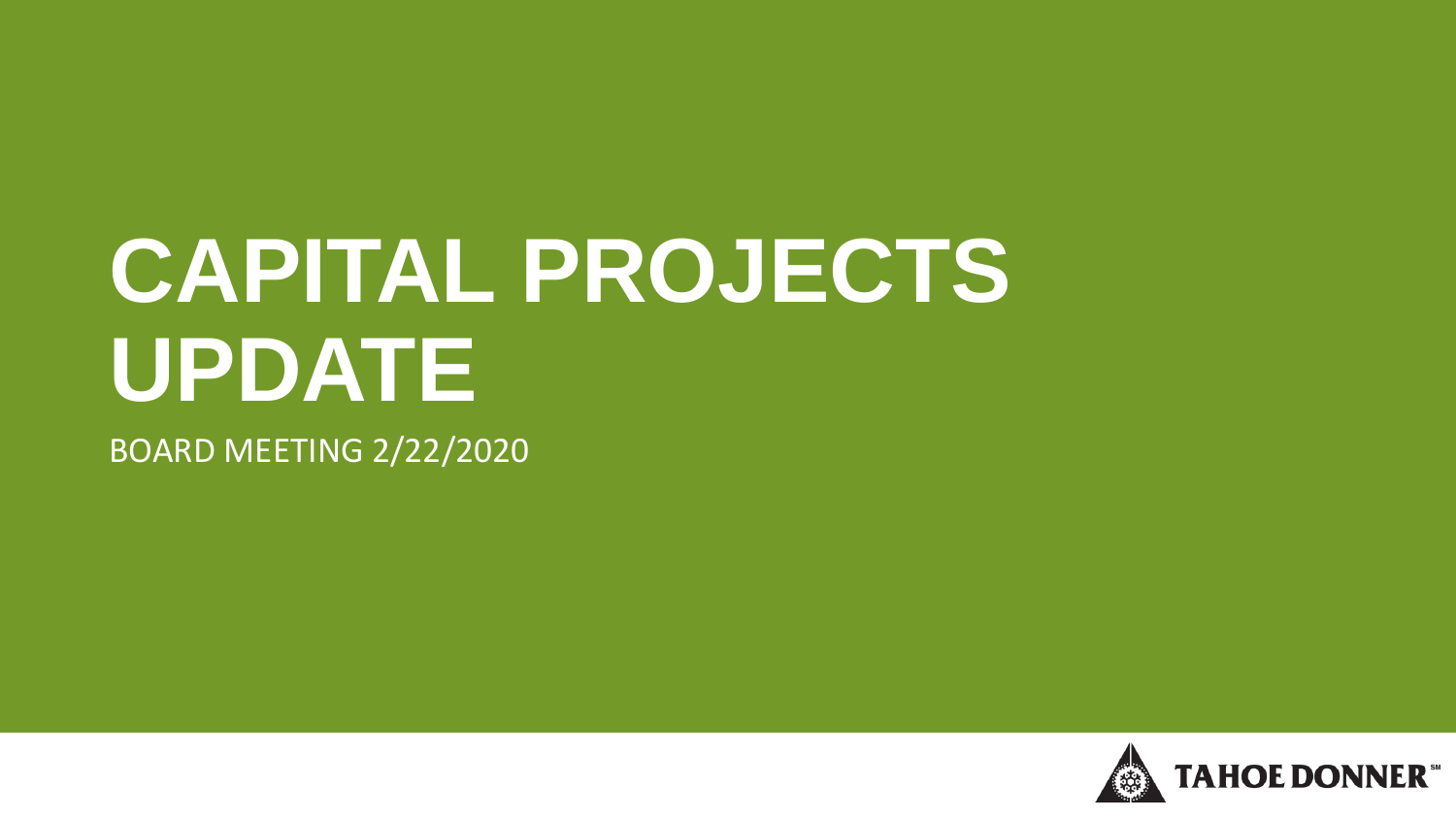# TROUT CREEK PROJECT UPDATE

GRAND REOPENING CELEBRATION + RIBBON CUTTING 2/15/2020

#### PRE-RENOVATION, CLOSED IN + OUTDATED POST-RENOVATION, OPEN + MODERN





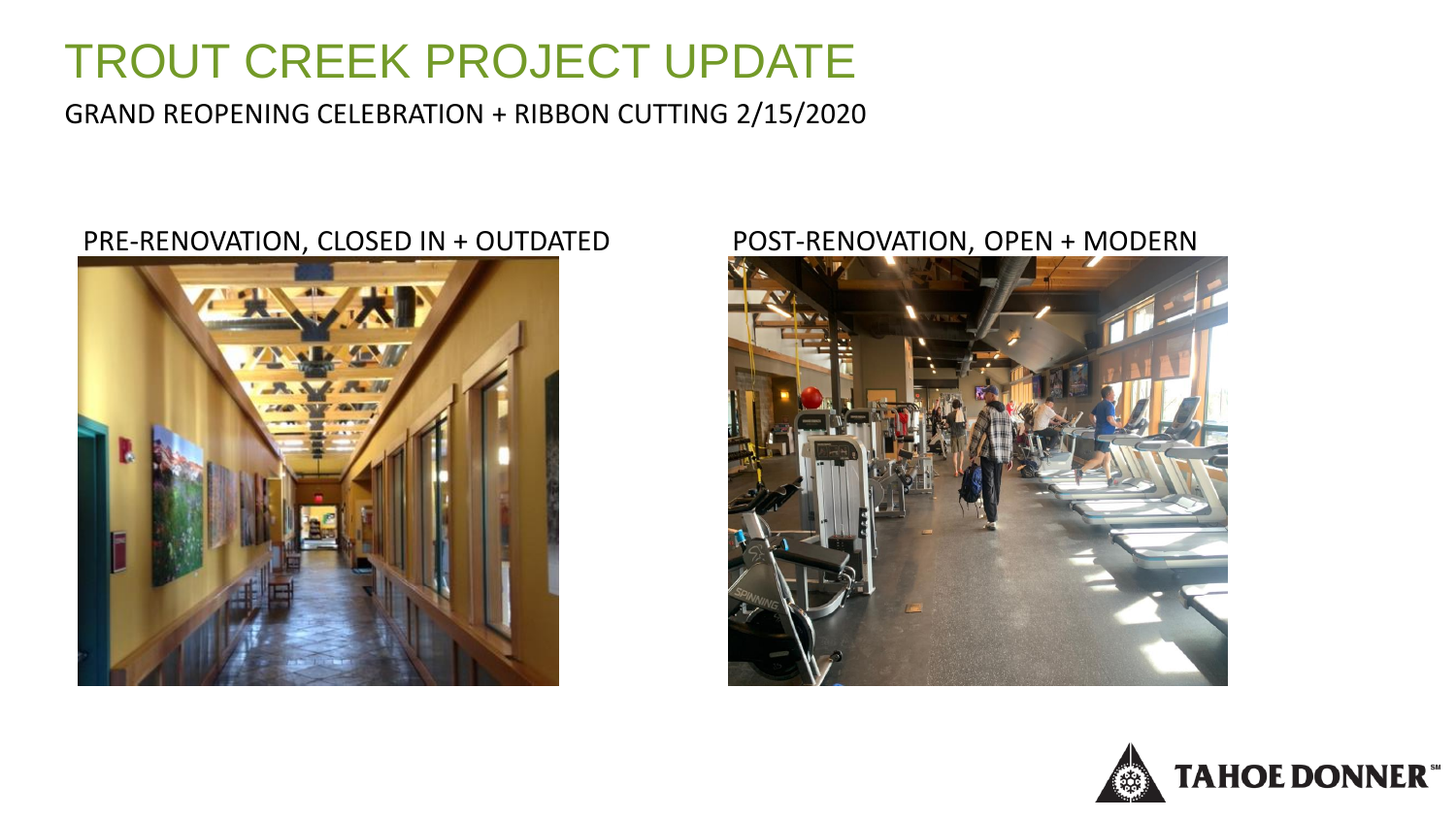# TROUT CREEK PROJECT UPDATE- RECONCILLIATION

3/21/2018 BOARD OF DIRECTORS PROJECT APPROVAL - \$2.4M

- \$1,630,000 RR & \$770,000 DF
- Siteline Architects and Mt Lincoln Construction Cost Estimate \$2,314,635
- Move Forward to Planning Commission

7/12/2018 BOARD OF DIRECTORS PROJECT APPROVAL - \$2.4M

• Approval to Bid

10/18/2018 BOARD OF DIRECTORS PROJECT APPROVAL - \$2.4M

• Award Contract

10/18/2018 BOARD OF DIRECTORS EXECUTIVE SESSION

• Award Mt Lincoln Contract - \$1,234,028

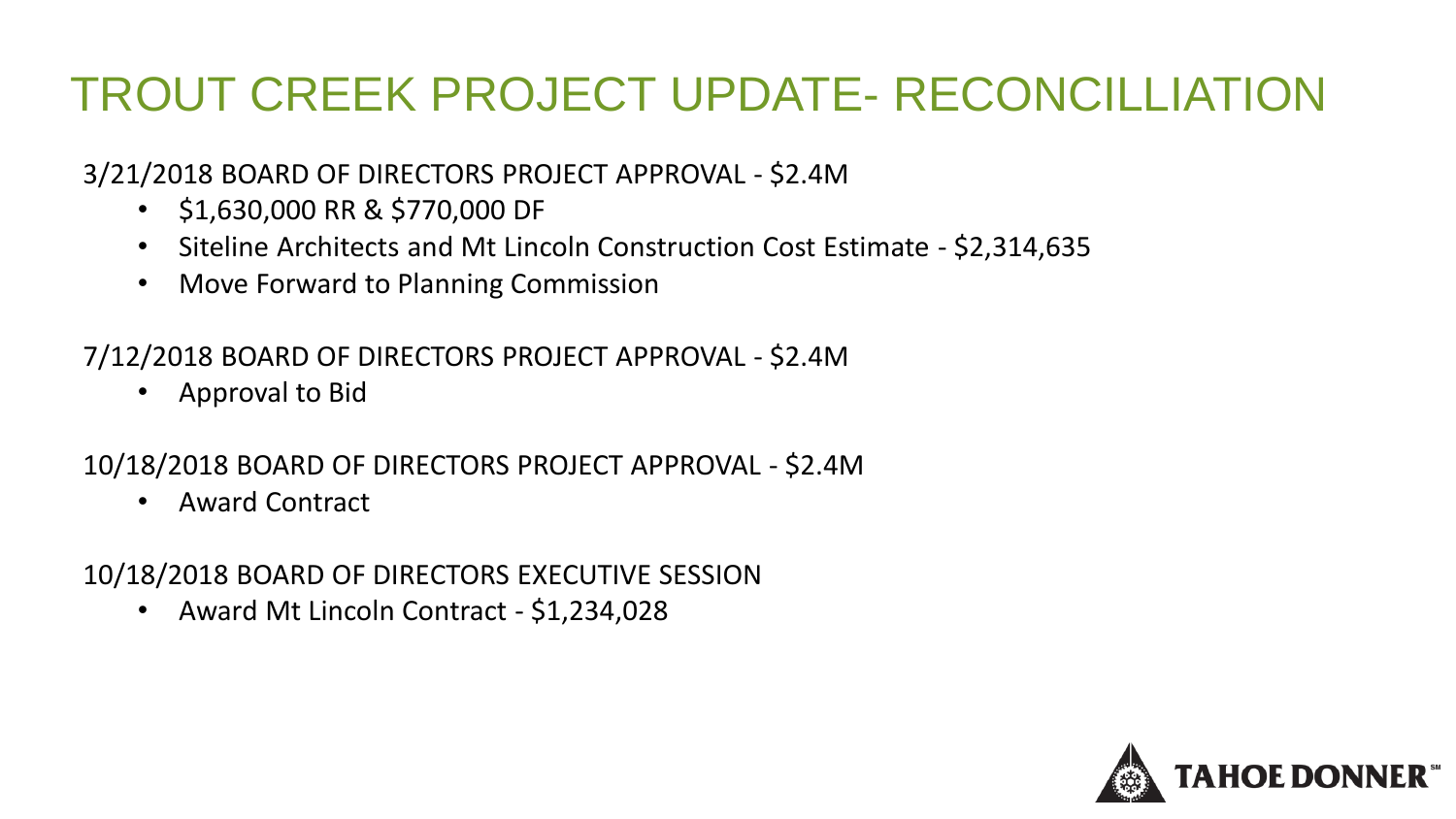# TROUT CREEK PROJECT UPDATE- RECONCILLIATION

10/18/2018 BOARD OF DIRECTORS EXECUTIVE SESSION CONTRACT AWARD

- Mt Lincoln Construction \$1,234,028
- Fees \$331,036
- CASP \$375,000
- Contingency \$411,936
- Liquidated Damages Payout \$48,000

#### 2020 ACTUAL

- MT Lincoln Contract w/ CO's \$1,693,371
- 2020 Approved RR Projects \$254,629
- Project Current Forecast \$1,948,000
- Budget = \$2,400,000 \$185,000 (dif. CASP) = \$2,215,000
- Contingency =  $$267,000$

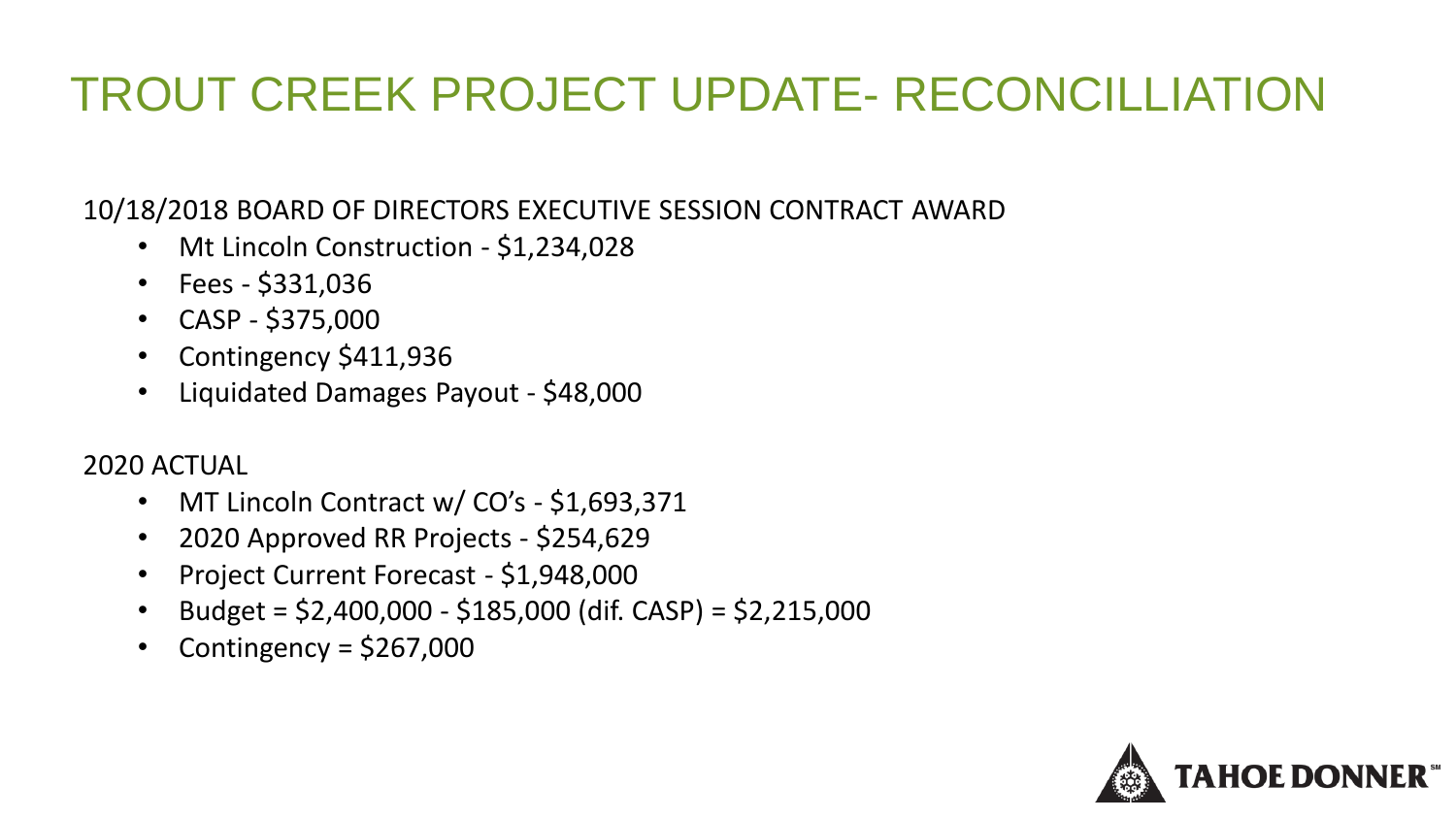# CAPITAL SPENDING PLAN

Board of Directors modification to 2020 capital spending plan discussion

- Modifying snowmaking prioritization projects
- Deferring Mile Run

| 2020 Development                                                           | Yr   |    | <b>Budget</b> | 2020 Forecast | 2021 to 2023     | PO# |
|----------------------------------------------------------------------------|------|----|---------------|---------------|------------------|-----|
| <b>New Accessibility Improvements</b>                                      | 2020 |    | 150,000.00    |               |                  |     |
| Snowmaking on Select Nordic Trails (Ph 1 & 2 2020)(Ph 3 & Phs 4 post 2023) | 2020 | s  | 550,000.00    |               |                  |     |
| Downhill Ski Lodge                                                         | 2020 | S. | 350,000.00    |               | TBD              |     |
| Snowmaking to Eagle Rock                                                   | 2020 | S. | 550,000.00    |               |                  |     |
| Regrade Mile Run to 8% minimum slope                                       | 2020 | S. | 500,000.00    |               |                  |     |
| Covered Stairway, connected parking lots                                   | 2020 | s  | 150,000.00    |               |                  |     |
| Implement Trail, Trailhead projects on the 5YIP                            | 2020 | S. | 150,000.00    |               | \$150,000.00     |     |
| Trout Creek Expansion (DF Phases 1 & 2)                                    | 2020 | S. | 275,000.00    |               |                  |     |
| Snowmaking at Snowplay                                                     | 2020 | S. | 185,000.00    |               |                  |     |
| <b>Feasibility Studies</b>                                                 | 2020 | S  | 70,000.00     |               | \$150,000.00     |     |
| Future Land Acquisition (previous unspent \$ roll forward)                 | 2020 | S  | 60,000.00     |               | 180,000.00<br>S. |     |
|                                                                            | 2020 |    | ٠             |               |                  |     |
| As reported in the - 2020 Budget - Development Fund - 2020 Spend-CFP       |      |    | 2,990,000     |               |                  |     |

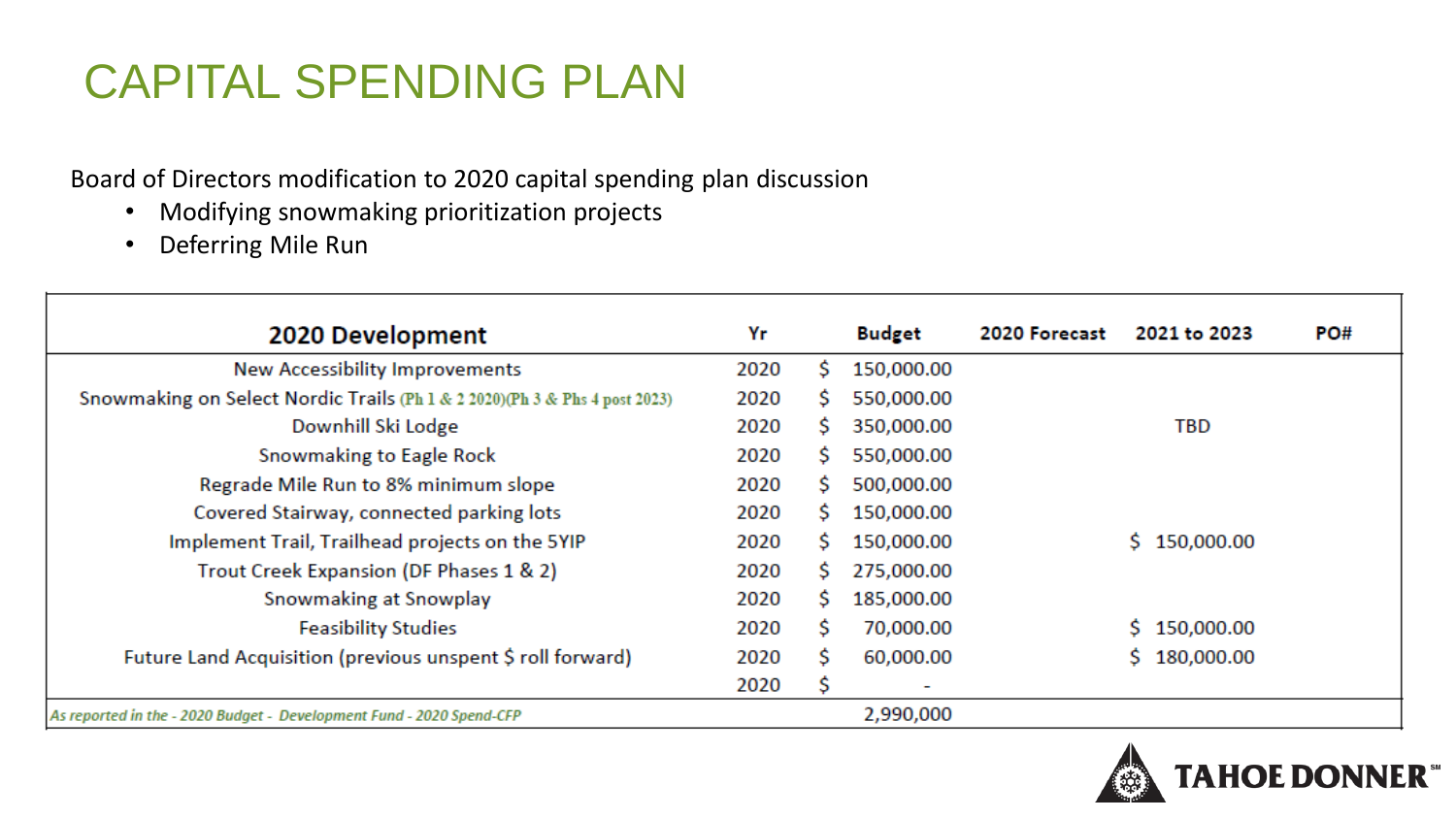#### DEVELOPMENT FUND – 2020 SPEND/CFP

|                            | Project                                                                               | 2020           | 2021           | 2022           | 2023           |
|----------------------------|---------------------------------------------------------------------------------------|----------------|----------------|----------------|----------------|
| <b>Association Wide</b>    | <b>New Accessibility Improvements</b>                                                 | 150,000        |                |                |                |
|                            | Snowmaking on select Nordic Trails (Planning 2019) (Ph                                |                |                |                |                |
| <b>ACAC</b>                | 1+2 - 2020) (Ph3 and Ph 4 post 2023)                                                  | 550,000        |                |                |                |
| <b>Downhill Ski Resort</b> | Downhill Ski Lodge                                                                    | 350,000        | <b>TBD</b>     | <b>TBD</b>     | <b>TBD</b>     |
| <b>Downhill Ski Resort</b> | <b>Snowmaking to Eagle Rock</b>                                                       | 550,000        |                |                |                |
| Downhill Ski Resort        | Regrade Mile Run to 8% minimum slope                                                  | 500,000        |                |                |                |
| The Lodge                  | Covered Stairway, connecting parking lots                                             | 150,000        |                |                |                |
|                            | Trails and Open Space Implement trail/trailhead projects on the 5YIP                  | 150,000        | 75,000         | 75,000         |                |
| <b>TCRC</b>                | <b>Trout Creek Expansion</b>                                                          | 275,000        |                |                |                |
| <b>TCRC</b>                | <b>Snowmaking at Snowplay</b>                                                         | 185,000        |                |                |                |
| <b>Association Wide</b>    | <b>Feasibility Studies</b><br>(Aquatics in 2020)                                      | 70,000         | 50,000         | 50,000         | 50,000         |
| <b>Association Wide</b>    | Future Land Acquisition (previous unspent \$ rolls forward)                           | 60,000         | 60,000         | 60,000         | 60,000         |
|                            |                                                                                       |                |                |                |                |
|                            | Estimated Annual Totals, exclude RRF, Inflation Factor, and direct/allocated overhead | 2,990,000      | 185,000        | 185,000        | 110,000        |
|                            | <b>Direct and Allocated Overhead</b>                                                  | 311,000        | 311,000        | 311,000        | 311,000        |
|                            | <b>Expenditures Total</b>                                                             | 3,301,000      | 496,000        | 496,000        | 421,000        |
|                            | 3.0% Inflation Factor                                                                 | 99,000         | 30,000         | 45,000         | 51,000         |
|                            | <b>Total Including Inflation</b>                                                      | 3,400,000      | 526,000        | 541,000        | 472,000        |
| 2019                       | < BASELINE YEAR FOR INFLATION FACTOR                                                  |                |                |                |                |
|                            | 2.0% Interest Income                                                                  | 124,000        | 104,000        | 144,000        | 187,000        |
|                            | 8.0% Income Tax Expense                                                               | 10,000         | 8,000          | 12,000         | 15,000         |
|                            | <b>Bad Debt Expense</b>                                                               | 7,000          | 7,000          | 7,000          | 7,000          |
|                            | Member Equity Transfer (Projected)                                                    |                |                |                |                |
|                            | 20 <years: contributions="" normalized=""></years:>                                   | 355            | 375            | 395            | 415            |
|                            | 6473 Annual Contribution                                                              | 2,298,000      | 2,427,000      | 2,557,000      | 2,686,000      |
|                            | <b>Beginning</b>                                                                      | 6,200,000      | 5,205,000      | 7,195,000      | 9,336,000      |
|                            | <b>Ending</b>                                                                         | 5,205,000      | 7,195,000      | 9,336,000      | 11,715,000     |
|                            |                                                                                       | <b>Yr 2020</b> | <b>Yr 2021</b> | <b>Yr 2022</b> | <b>Yr 2023</b> |

~\$3.5 million of DHSki lodge building replacement will be funded from RRF components

> Reasonableness test  $11.7 + 3.5 = 15.2m$  $$15.2m / $700/sf =$  $^{\sim}$ 21,700sf

Yellow at bottom is DHSki building savings in **DVF** projection 26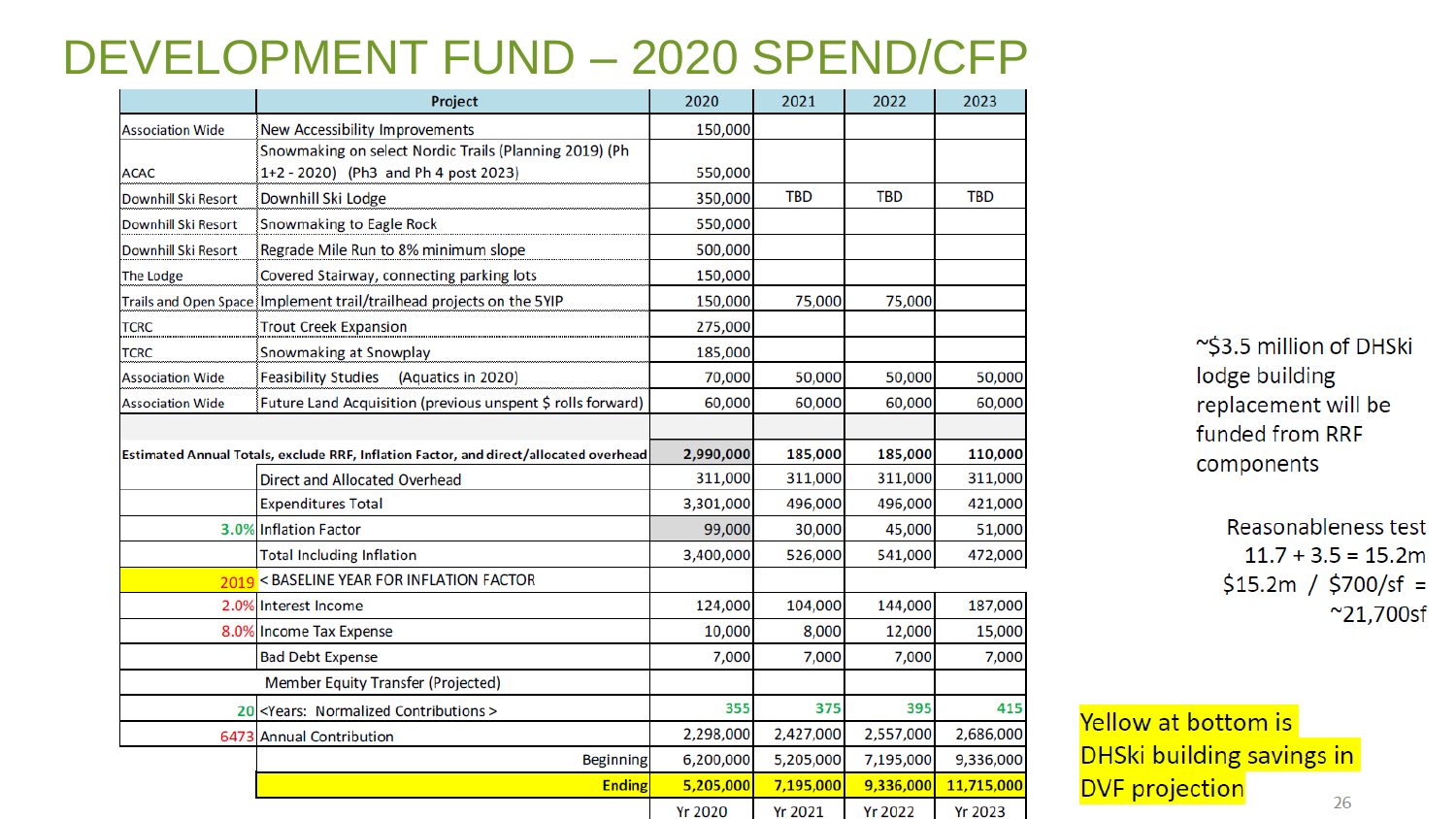## CAPITAL PROJECTS FOR GPC DISCUSSION

- Trout Creek Parking Lot Expansion DF
- Glacier Way Parking Lot Expansion DF
- Maintenance Yard Fuel Tank Replacement & Roof DF/RR
- Marina BBQ Pits RR
- Forestry Building Remodel Upstairs for Staff Offices DF/RR
- Road to Forestry from Skislope DF
- ACAC North Entrance Snow Melt DF/RR
- ACAC Cash Register Checkout RR
- POTH Remodel to Tap House or Other DF/RR
- Cook House in Eur Valley DF

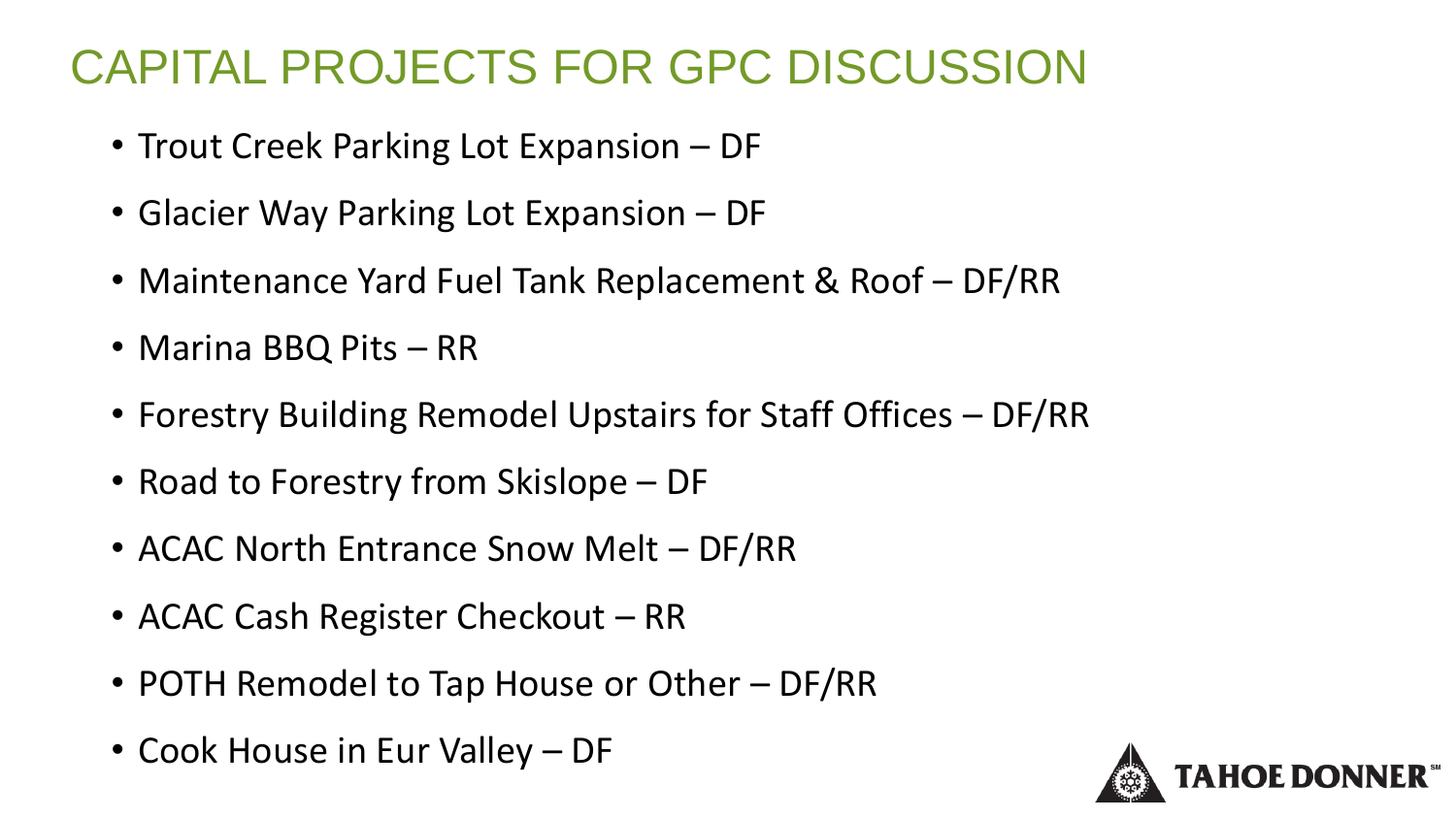## DF PLANNING FOR OTHER BUILDING REPLACEMENT PROJECTS

- Northwood Clubhouse
- Tennis Center
- Marina
- Campground
- Amenity-wide permanent storage facility at forestry DF

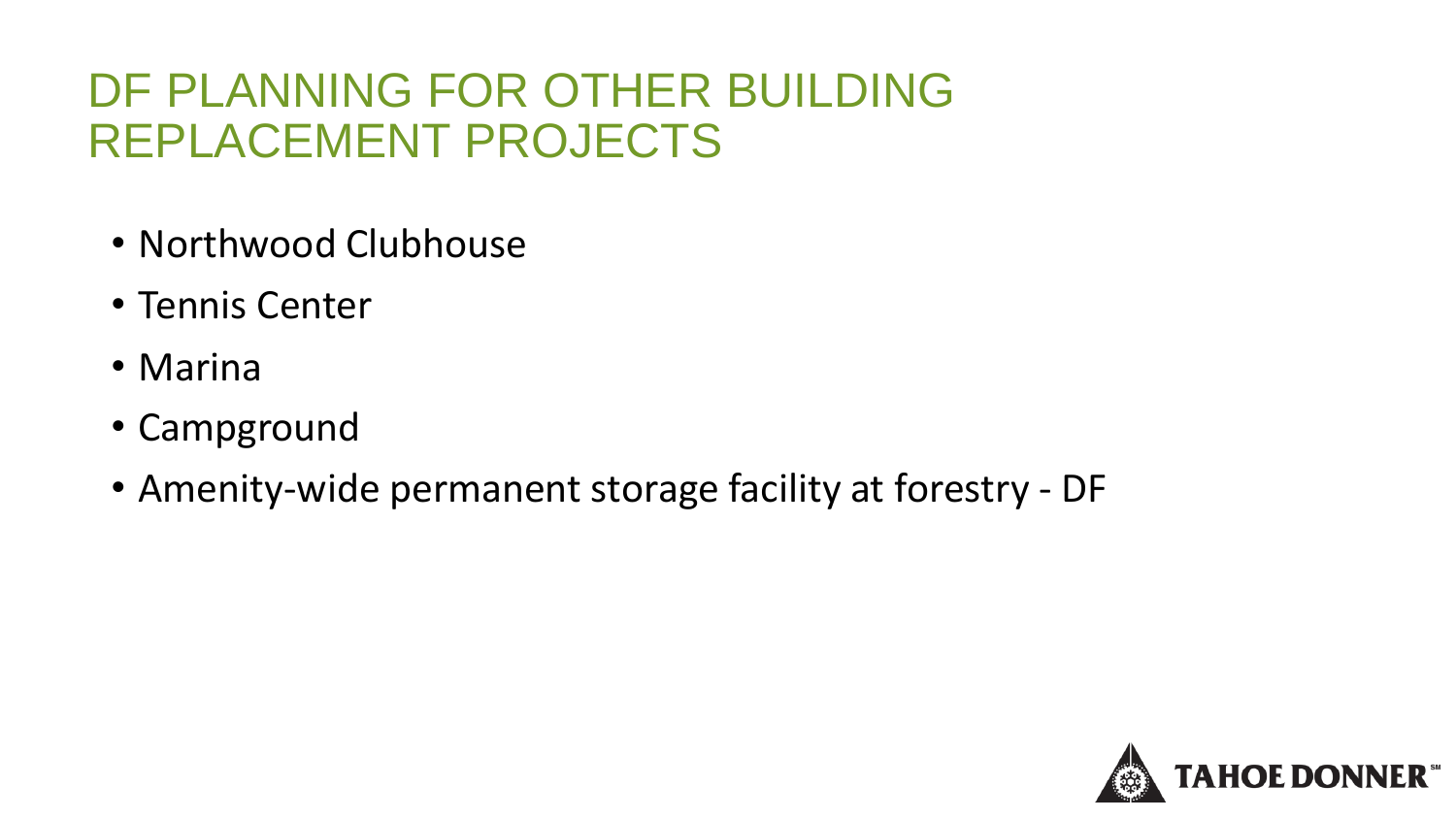| <b>Five Year Budget - RRF Summary by Location</b>          |           |           |           |           |             |            |  |  |  |  |  |  |
|------------------------------------------------------------|-----------|-----------|-----------|-----------|-------------|------------|--|--|--|--|--|--|
| <b>Replacement Reserve Fund - Tahoe Donner Association</b> |           |           |           |           |             |            |  |  |  |  |  |  |
|                                                            |           |           |           |           |             |            |  |  |  |  |  |  |
| Location                                                   | 2020      | 2021      | 2022      | 2023      | 2024        | 5 Yr Total |  |  |  |  |  |  |
| Administration                                             | 570,504   | 683,402   | 266,087   | 65,935    | 94,257      | 1,680,185  |  |  |  |  |  |  |
| Alder Creek Café                                           | 0         | 9,621     | 0         | 11,096    | 10,236      | 30,953     |  |  |  |  |  |  |
| <b>Bikeworks</b>                                           | 23,238    | 28,824    | 24,652    | 25,392    | 31,497      | 133,603    |  |  |  |  |  |  |
| Campground                                                 | 2,018     | 19,482    | 15,188    | 9,294     | 5,559       | 51,541     |  |  |  |  |  |  |
| <b>Capital Projects</b>                                    | 215,626   | 222,095   | 228,758   | 235,621   | 242,689     | 1,144,789  |  |  |  |  |  |  |
| <b>Chalet House</b>                                        | 0         | 2,661     | 0         | 0         | $\mathbf 0$ | 2,661      |  |  |  |  |  |  |
| <b>Cross Country</b>                                       | 156,802   | 161,233   | 158,433   | 222,437   | 183,787     | 882,692    |  |  |  |  |  |  |
| Equestrian Center                                          | 17,128    | 30,318    | 52,046    | 26,482    | 31,809      | 157,783    |  |  |  |  |  |  |
| <b>Food Trailer</b>                                        | 0         | $\Omega$  | 0         | 10,006    | $\Omega$    | 10,006     |  |  |  |  |  |  |
| Forestry                                                   | 167,877   | 243,091   | 135,461   | 199,631   | 253,135     | 999,195    |  |  |  |  |  |  |
| <b>General Maintenance</b>                                 | 8,185     | 18,993    | 11,071    | 33,949    | 26,770      | 98,968     |  |  |  |  |  |  |
| <b>Golf Complex</b>                                        | 2,018     | 326,328   | 16,640    | 35,804    | 52,377      | 433,167    |  |  |  |  |  |  |
| <b>Golf Course</b>                                         | 2,478,550 | 558,856   | 595,296   | 284,421   | 331,036     | 4,248,159  |  |  |  |  |  |  |
| <b>Information Technology</b>                              | 623,917   | 620,719   | 726,241   | 624,499   | 617,326     | 3,212,702  |  |  |  |  |  |  |
| Maintenance                                                | 66,816    | 236,804   | 79,596    | 72,042    | 317,101     | 772,359    |  |  |  |  |  |  |
| Marina                                                     | 114,218   | 142,424   | 93,883    | 135,023   | 245,983     | 731,531    |  |  |  |  |  |  |
| No. Woods Pool Bldg                                        | 2,947     | 41,229    | 38,711    | 0         | 67,728      | 150,615    |  |  |  |  |  |  |
| <b>Northwoods Clubhouse</b>                                | 56,123    | 171,190   | 57,142    | 159,077   | 246,052     | 689,584    |  |  |  |  |  |  |
| Pizza                                                      | 5,106     | 137,322   | 12,780    | 9,457     | 77,738      | 242,403    |  |  |  |  |  |  |
| Recreation                                                 | 18,615    | 6,903     | 194,612   | 5,531     | 56,478      | 282,139    |  |  |  |  |  |  |
| DHSki - Mountain Operations                                | 448,093   | 701,430   | 924,510   | 4,183,503 | 706,587     | 6,964,123  |  |  |  |  |  |  |
| Snowplay                                                   | 25,646    | 3,629     | 28,886    | 44,441    | 5,275       | 107,877    |  |  |  |  |  |  |
| Tennis Complex                                             | 71,486    | 269,369   | 48,415    | 141,869   | 73,827      | 604,966    |  |  |  |  |  |  |
| The Lodge                                                  | 63,434    | 315,572   | 88,029    | 82,573    | 62,034      | 611,642    |  |  |  |  |  |  |
| Trails                                                     | 1,008,259 | 432,515   | 626,379   | 188,579   | 108,839     | 2,364,571  |  |  |  |  |  |  |
| Trout Creek Bldg                                           | 936,977   | 499,436   | 117,887   | 236,366   | 196,103     | 1,986,769  |  |  |  |  |  |  |
| <b>Trout Creek Pool Spa</b>                                | 107,304   | 123,984   | 96,393    | 80,509    | 113,001     | 521,191    |  |  |  |  |  |  |
| <b>Grand Total</b>                                         | 7,190,887 | 6,007,430 | 4,637,096 | 7,123,537 | 4,157,224   | 29,116,174 |  |  |  |  |  |  |

|                                                 | 2020 |            | 2021 |            | 2022 |            | 2023 |            | 2024 |            |
|-------------------------------------------------|------|------------|------|------------|------|------------|------|------------|------|------------|
| <b>Annual Assessment</b><br>contribution to RRF | \$   | 4,847,440  | \$   | 5,041,338  | \$   | 5,242,991  | \$   | 5,452,711  | \$   | 5,670,819  |
| <b>Percent Change</b>                           |      | 4.0%       |      | 4.0%       |      | 4.0%       |      | 4.0%       |      | 4.0%       |
| RRF project completion 100%                     |      | 2020       |      | 2021       |      | 2022       |      | 2023       |      | 2024       |
| <b>RRF beginning balance</b>                    | \$   | 12,400,000 | \$   | 10,263,153 | \$   | 9,477,015  | Ś    | 10,262,861 | Ś.   | 8,765,501  |
| Annual Expenditures @100%                       | Ŝ.   | 7,190,887  | Ś    | 6,007,430  | Ś    | 4,637,096  | Ś.   | 7,123,536  | Ś    | 4,157,225  |
| % Funded Ratio at Beginning<br>of Year          |      | 30.60%     |      | 24.89%     |      | 22.32%     |      | 22.89%     |      | 19.57%     |
| <b>Trending 80% actual</b>                      |      | 2020       |      | 2021       |      | 2022       |      | 2023       |      | 2024       |
| <b>RRF beginning balance</b>                    | Ś.   | 12,400,000 | \$   | 11,701,330 | \$   | 12,116,678 | Ś    | 13,829,944 | \$   | 13,757,291 |
| Annual Expenditures @ 80%                       | \$   | 5,752,710  | Ś    | 4,805,944  | \$   | 3,709,677  | Ś    | 5,698,829  | Ś    | 3,325,780  |
| % Funded Ratio at Beginning<br>of Year          |      | 30.60%     |      | 28.38%     |      | 28.53%     |      | 30.86%     |      | 30.71%     |

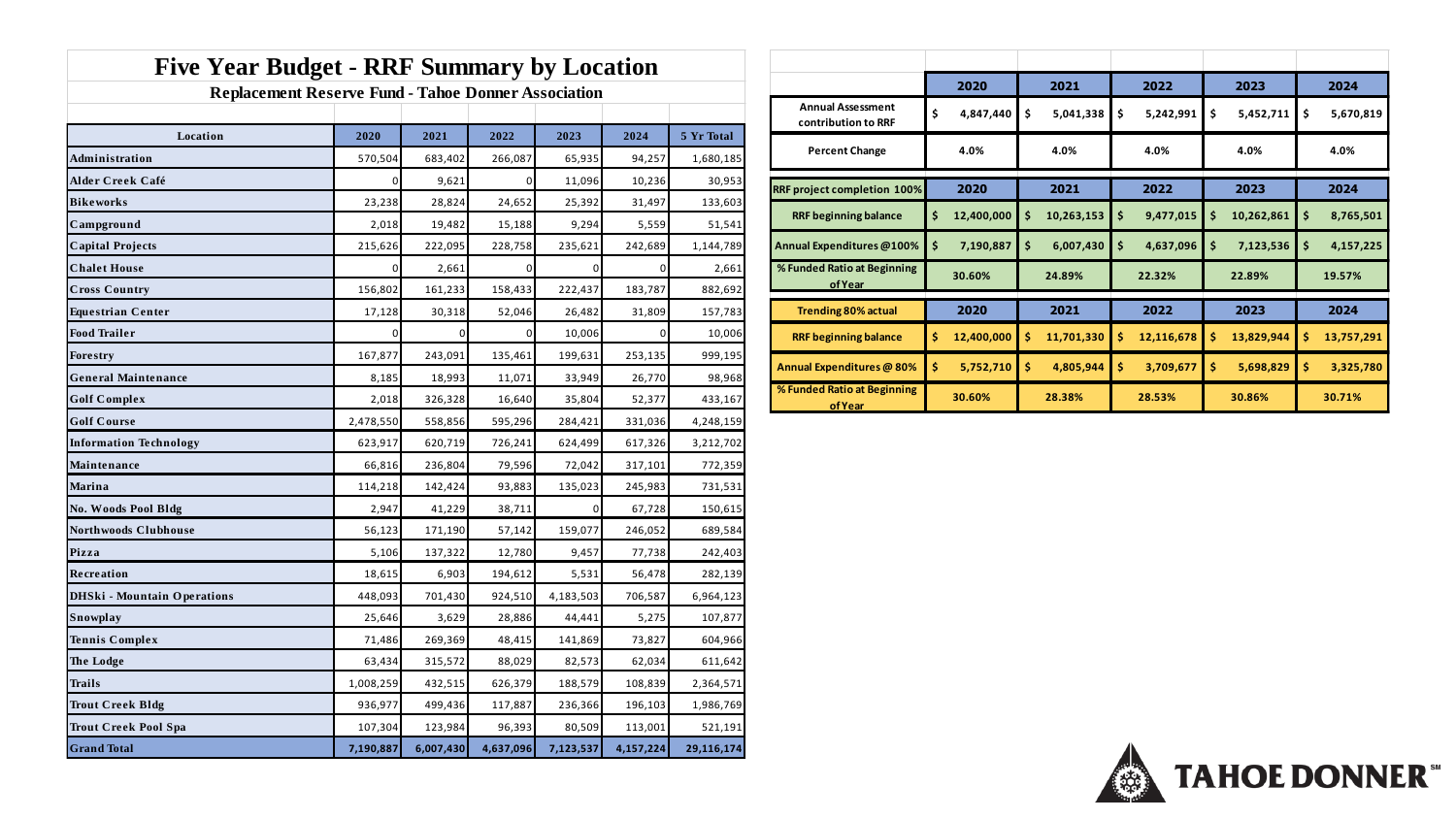# DOWNHILL SKI LODGE REPLACEMENT

Downhill Ski Lodge Task Force work to date

- Charter finalized
- Skier usage data by staff finalized
- 16K Square Foot Lodge Request Responded To
- Lodge size methodology agreed to
- Comfortable carrying capacity target established at 1,000
- Staff presented member outreach engagement plan

Board discussion on task force

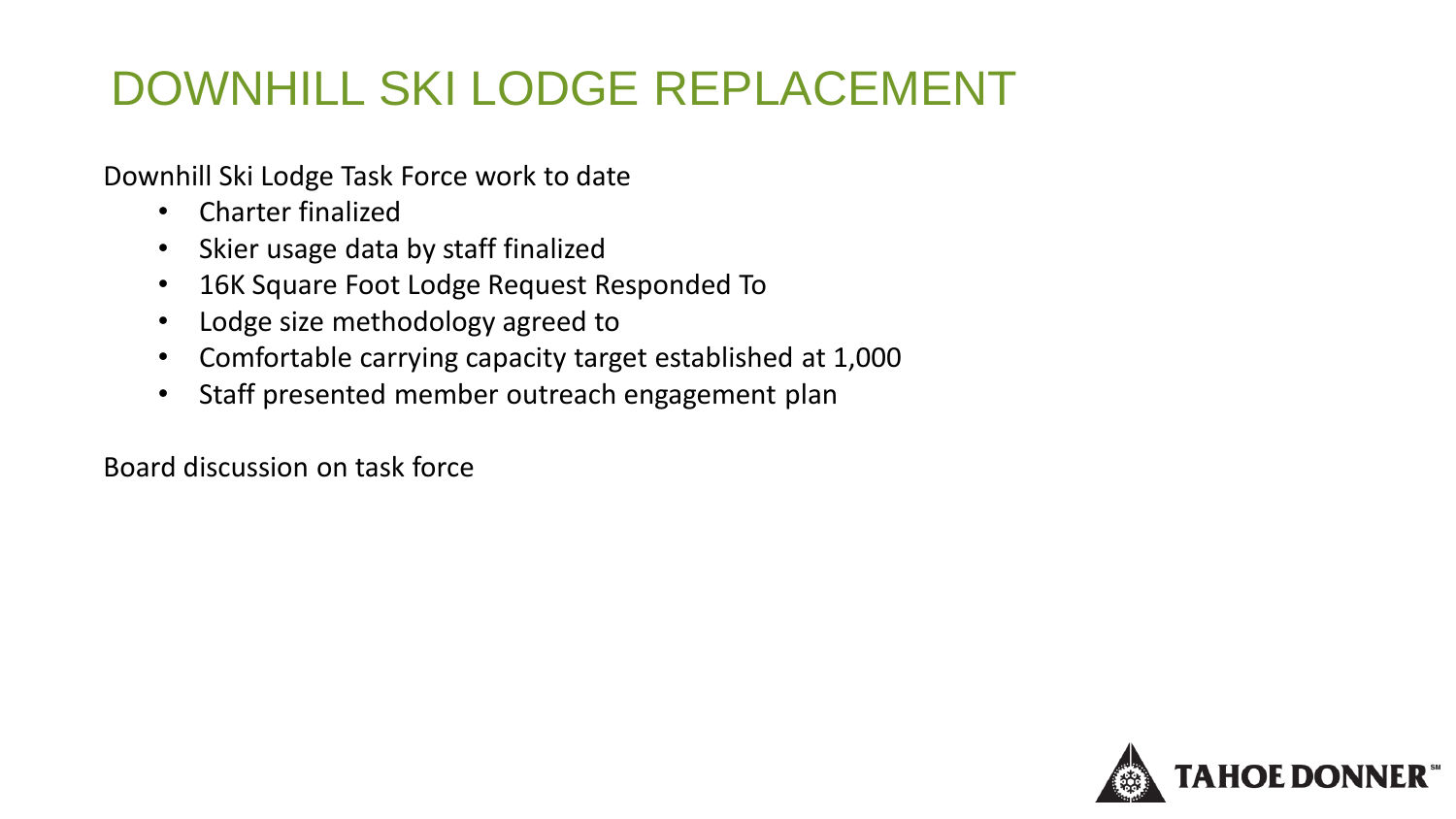### DSR Usage Data Summary

| 800<br><b>Skiers</b><br><b>Skiers</b><br><b>Skiers</b><br>700<br>900<br>1000<br>1100<br>1200<br>1300<br>Snowmaking since 2015-2016 Season<br>$\overline{7}$<br>$\overline{3}$<br>22<br>19<br>16<br>11<br>47292<br>22590<br>48%<br>4<br>2018-2019 season<br>9<br>5<br>$\mathbf 0$<br>0<br>7158<br>2017-2018 season<br>$\boldsymbol{0}$<br>0<br>$\mathbf 0$<br>34462<br>21%<br>5<br>2016-2017 season<br>23<br>21<br>20<br>12<br>11<br>$\overline{4}$<br>51271<br>25233<br>49%<br>2015-2016 season<br>28<br>26<br>20<br>17<br>13<br>10<br>8<br>55154<br>32136<br>58%<br>2014-2015 season<br>6<br>$\overline{2}$<br>$\mathbf{1}$<br>$\mathbf{0}$<br>$\mathbf{0}$<br>0<br>$\mathbf{0}$<br>9177<br>4778<br>52%<br>$\mathbf 0$<br>$\bf{0}$<br>0<br>0<br>$\mathbf{O}$<br>$\mathbf 0$<br>2013-2014 season<br>0<br>3961<br>0<br>0%<br>2012-2013 season<br>20<br>10<br>9<br>26<br>23<br>15<br>11<br>48151<br>30750<br>64%<br>3<br>2011-2012 season<br>3<br>$\overline{2}$<br>1<br>22215<br>3337<br>15%<br>1<br>$\mathbf{1}$<br>$\mathbf{1}$<br>2010-2011 season<br>28<br>21<br>19<br>17<br>15<br>11<br>9<br>59239<br>34447<br>58%<br>28<br>25<br>15<br>9<br>7<br>2009-2010 season<br>34<br>22<br>60849<br>38994<br>64%<br>$\overline{7}$<br>2008-2009 season<br>22<br>18<br>11<br>26<br>17<br>14<br>49931<br>29589<br>59%<br>205<br>170<br>48<br>141<br>112<br>87<br>61<br>$\bf{0}$<br>229012<br>54%<br>19<br>15<br>13<br>10<br>8<br>6<br>$\overline{4}$<br>Average<br>15<br>8<br>2 <sup>1</sup><br>18<br>12<br>$6\phantom{1}$<br>3<br>3 YR Average |              | <b>Number of Peak Days &gt; xx</b> |    |    |   |   |                |                | <b>Total</b><br><b>Season</b> | Total Days>700 % skiers>70 |  |
|------------------------------------------------------------------------------------------------------------------------------------------------------------------------------------------------------------------------------------------------------------------------------------------------------------------------------------------------------------------------------------------------------------------------------------------------------------------------------------------------------------------------------------------------------------------------------------------------------------------------------------------------------------------------------------------------------------------------------------------------------------------------------------------------------------------------------------------------------------------------------------------------------------------------------------------------------------------------------------------------------------------------------------------------------------------------------------------------------------------------------------------------------------------------------------------------------------------------------------------------------------------------------------------------------------------------------------------------------------------------------------------------------------------------------------------------------------------------------------------------------------------------------------------|--------------|------------------------------------|----|----|---|---|----------------|----------------|-------------------------------|----------------------------|--|
|                                                                                                                                                                                                                                                                                                                                                                                                                                                                                                                                                                                                                                                                                                                                                                                                                                                                                                                                                                                                                                                                                                                                                                                                                                                                                                                                                                                                                                                                                                                                          |              |                                    |    |    |   |   |                |                |                               |                            |  |
|                                                                                                                                                                                                                                                                                                                                                                                                                                                                                                                                                                                                                                                                                                                                                                                                                                                                                                                                                                                                                                                                                                                                                                                                                                                                                                                                                                                                                                                                                                                                          |              |                                    |    |    |   |   |                |                |                               |                            |  |
|                                                                                                                                                                                                                                                                                                                                                                                                                                                                                                                                                                                                                                                                                                                                                                                                                                                                                                                                                                                                                                                                                                                                                                                                                                                                                                                                                                                                                                                                                                                                          |              |                                    |    |    |   |   |                |                |                               |                            |  |
|                                                                                                                                                                                                                                                                                                                                                                                                                                                                                                                                                                                                                                                                                                                                                                                                                                                                                                                                                                                                                                                                                                                                                                                                                                                                                                                                                                                                                                                                                                                                          |              |                                    |    |    |   |   |                |                |                               |                            |  |
|                                                                                                                                                                                                                                                                                                                                                                                                                                                                                                                                                                                                                                                                                                                                                                                                                                                                                                                                                                                                                                                                                                                                                                                                                                                                                                                                                                                                                                                                                                                                          |              |                                    |    |    |   |   |                |                |                               |                            |  |
|                                                                                                                                                                                                                                                                                                                                                                                                                                                                                                                                                                                                                                                                                                                                                                                                                                                                                                                                                                                                                                                                                                                                                                                                                                                                                                                                                                                                                                                                                                                                          |              |                                    |    |    |   |   |                |                |                               |                            |  |
|                                                                                                                                                                                                                                                                                                                                                                                                                                                                                                                                                                                                                                                                                                                                                                                                                                                                                                                                                                                                                                                                                                                                                                                                                                                                                                                                                                                                                                                                                                                                          |              |                                    |    |    |   |   |                |                |                               |                            |  |
|                                                                                                                                                                                                                                                                                                                                                                                                                                                                                                                                                                                                                                                                                                                                                                                                                                                                                                                                                                                                                                                                                                                                                                                                                                                                                                                                                                                                                                                                                                                                          |              |                                    |    |    |   |   |                |                |                               |                            |  |
|                                                                                                                                                                                                                                                                                                                                                                                                                                                                                                                                                                                                                                                                                                                                                                                                                                                                                                                                                                                                                                                                                                                                                                                                                                                                                                                                                                                                                                                                                                                                          |              |                                    |    |    |   |   |                |                |                               |                            |  |
|                                                                                                                                                                                                                                                                                                                                                                                                                                                                                                                                                                                                                                                                                                                                                                                                                                                                                                                                                                                                                                                                                                                                                                                                                                                                                                                                                                                                                                                                                                                                          |              |                                    |    |    |   |   |                |                |                               |                            |  |
|                                                                                                                                                                                                                                                                                                                                                                                                                                                                                                                                                                                                                                                                                                                                                                                                                                                                                                                                                                                                                                                                                                                                                                                                                                                                                                                                                                                                                                                                                                                                          |              |                                    |    |    |   |   |                |                |                               |                            |  |
|                                                                                                                                                                                                                                                                                                                                                                                                                                                                                                                                                                                                                                                                                                                                                                                                                                                                                                                                                                                                                                                                                                                                                                                                                                                                                                                                                                                                                                                                                                                                          |              |                                    |    |    |   |   |                |                |                               |                            |  |
|                                                                                                                                                                                                                                                                                                                                                                                                                                                                                                                                                                                                                                                                                                                                                                                                                                                                                                                                                                                                                                                                                                                                                                                                                                                                                                                                                                                                                                                                                                                                          |              |                                    |    |    |   |   |                |                |                               |                            |  |
|                                                                                                                                                                                                                                                                                                                                                                                                                                                                                                                                                                                                                                                                                                                                                                                                                                                                                                                                                                                                                                                                                                                                                                                                                                                                                                                                                                                                                                                                                                                                          |              |                                    |    |    |   |   |                |                |                               |                            |  |
|                                                                                                                                                                                                                                                                                                                                                                                                                                                                                                                                                                                                                                                                                                                                                                                                                                                                                                                                                                                                                                                                                                                                                                                                                                                                                                                                                                                                                                                                                                                                          |              |                                    |    |    |   |   |                |                |                               |                            |  |
|                                                                                                                                                                                                                                                                                                                                                                                                                                                                                                                                                                                                                                                                                                                                                                                                                                                                                                                                                                                                                                                                                                                                                                                                                                                                                                                                                                                                                                                                                                                                          |              |                                    |    |    |   |   |                |                |                               |                            |  |
|                                                                                                                                                                                                                                                                                                                                                                                                                                                                                                                                                                                                                                                                                                                                                                                                                                                                                                                                                                                                                                                                                                                                                                                                                                                                                                                                                                                                                                                                                                                                          |              |                                    |    |    |   |   |                |                |                               |                            |  |
|                                                                                                                                                                                                                                                                                                                                                                                                                                                                                                                                                                                                                                                                                                                                                                                                                                                                                                                                                                                                                                                                                                                                                                                                                                                                                                                                                                                                                                                                                                                                          |              |                                    |    |    |   |   |                |                |                               |                            |  |
|                                                                                                                                                                                                                                                                                                                                                                                                                                                                                                                                                                                                                                                                                                                                                                                                                                                                                                                                                                                                                                                                                                                                                                                                                                                                                                                                                                                                                                                                                                                                          |              |                                    |    |    |   |   |                |                |                               |                            |  |
|                                                                                                                                                                                                                                                                                                                                                                                                                                                                                                                                                                                                                                                                                                                                                                                                                                                                                                                                                                                                                                                                                                                                                                                                                                                                                                                                                                                                                                                                                                                                          | 5 yr Average | 18                                 | 15 | 11 | 8 | 6 | $\overline{4}$ | $\overline{3}$ |                               |                            |  |
| 8<br>Snowfall > 200" Avg<br>25<br>21<br>17<br>$6\overline{6}$<br>14<br>11                                                                                                                                                                                                                                                                                                                                                                                                                                                                                                                                                                                                                                                                                                                                                                                                                                                                                                                                                                                                                                                                                                                                                                                                                                                                                                                                                                                                                                                                |              |                                    |    |    |   |   |                |                |                               |                            |  |